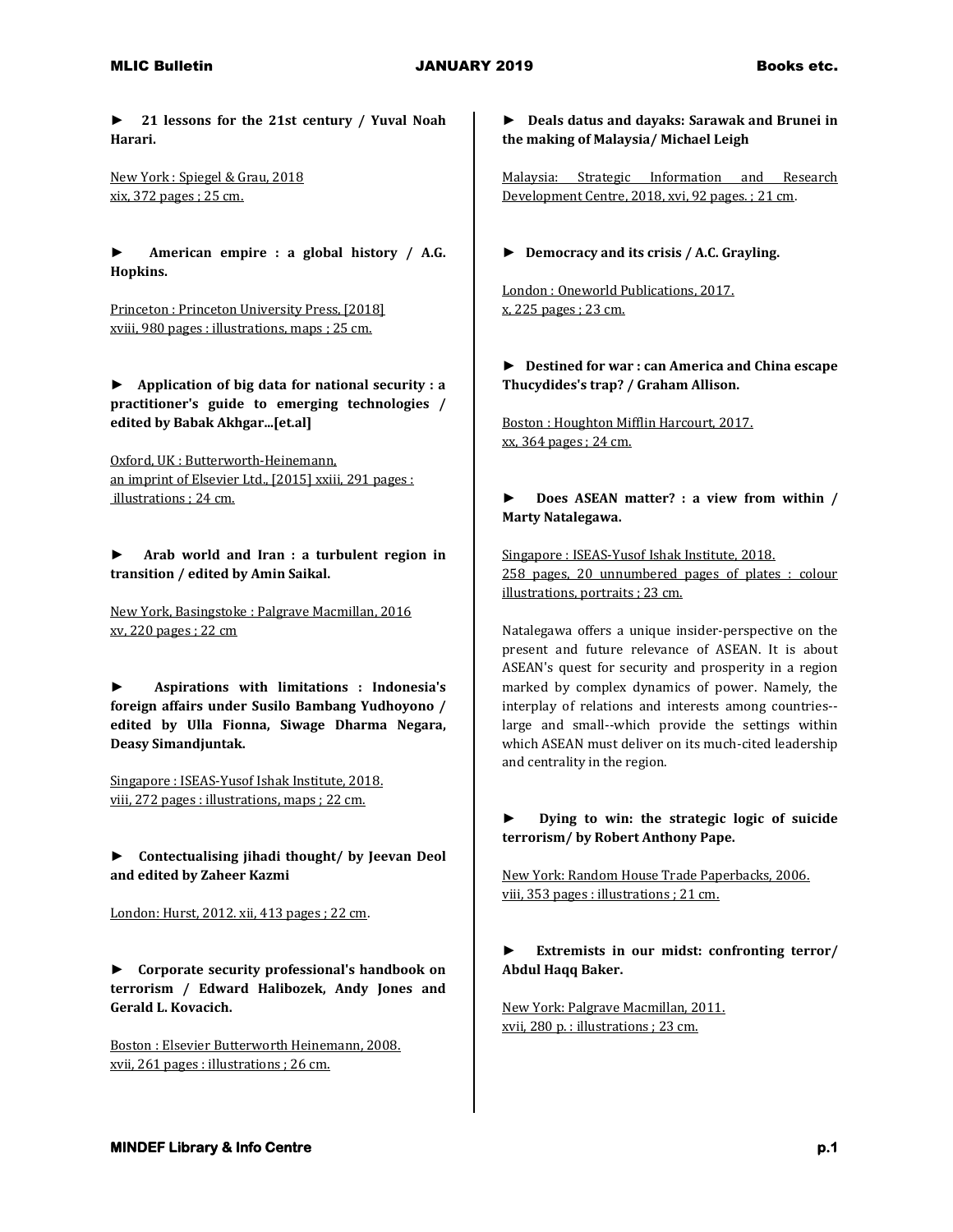**► Fake news and alternative Facts : information literacy in a post-truth era / Nicole A. Cooke.**

ALA Editions special reports Chicago : ALA Editions, 2018. viii, 48 pages : illustrations ; 28 cm.

**► First soldier : Hitler as military leader / Stephen G. Fritz.**

New Haven : Yale University Press, 2018. xvi, 459 pages, 16 unnumbered pages of plates : illustrations, maps ; 25 cm.

**► Follow the maid : domestic worker migration in and from Indonesia / Olivia Killias.**

Copenhagen, Denmark : NIAS Press, 2018. x, 241 pages : illustrations, maps.

**► Gear up, mishaps down : the evolution of naval aviation safety, 1950-2000 / Robert Dunn.**

Annapolis : Naval Inst Press , 2017 xi, 204 pages : illustrations ; 24 cm.

**► Holy ignorance: when religion and culture part ways/ by Oliver Roy and translated by Roy Schwartz.**

New York: Columbia University Press, 2010. xiv, 259 pages ; 23 cm

**► Homeland security : the essentials / Jane A. Bullock**

2nd. edition Oxford: Elsevier Butterworth-Heinemann, 2018 xvi, 366 pages : illustrations (some color) ; 25 cm.

**► Inside the Arab State / Mehran Kamrava.**

Oxford: Oxford University Press, 2018 viii, 283 pages ; 23 cm

**► Leaders : myth and reality / Stanley McChrystal, Jeff Eggers and Jason Mangone.**

London : Portfolio Penguin, 2018. xv, 458 pages : illustrations, maps, portraits ; 24 cm.

**► Military leadership in the 21st century : science and practice / Kim-Yin Chan, Star Soh, Regena Ramaya.**

Singapore : Cengage Learning, 2011. xxviii, 257 p. : ill. ; 25 cm.

The book focuses on "direct-level" or "team leadership".

**► Monitoring social media: lessons for future department of defense social media analysis in support of information operations/ William Marcellino, Meagen L. Smith, Christopher Paul and Lauren Skrabala**

Santa Monica: Rand Corporation, 2017 xv, 75 pages : illustrations, map ; 23 cm.

**► Neither civil nor servant : the Philip Yeo story / Peh Shing Huei with Han Fook Kwang.**

Singapore : Straits Times Press, 2016 220 pages : colour illustrations, chiefly colour portraits, facsimiles ; 23 cm.

**► Networked : business and politics in decentralizing Indonesia, 1998-2004 / Wahyu Prasetyawan.**

Singapore : NUS Press in association with Kyoto University Press, [2018] 200 pages : illustrations, maps ; 22 cm.

**► President's book of secrets: the untold story of intelligence briefings to America's Presidents from Kennedy to Obama/ David Priess.**

New York: Public Affairs, 2016. xiii, 384 pages : illustrations ; 25 cm.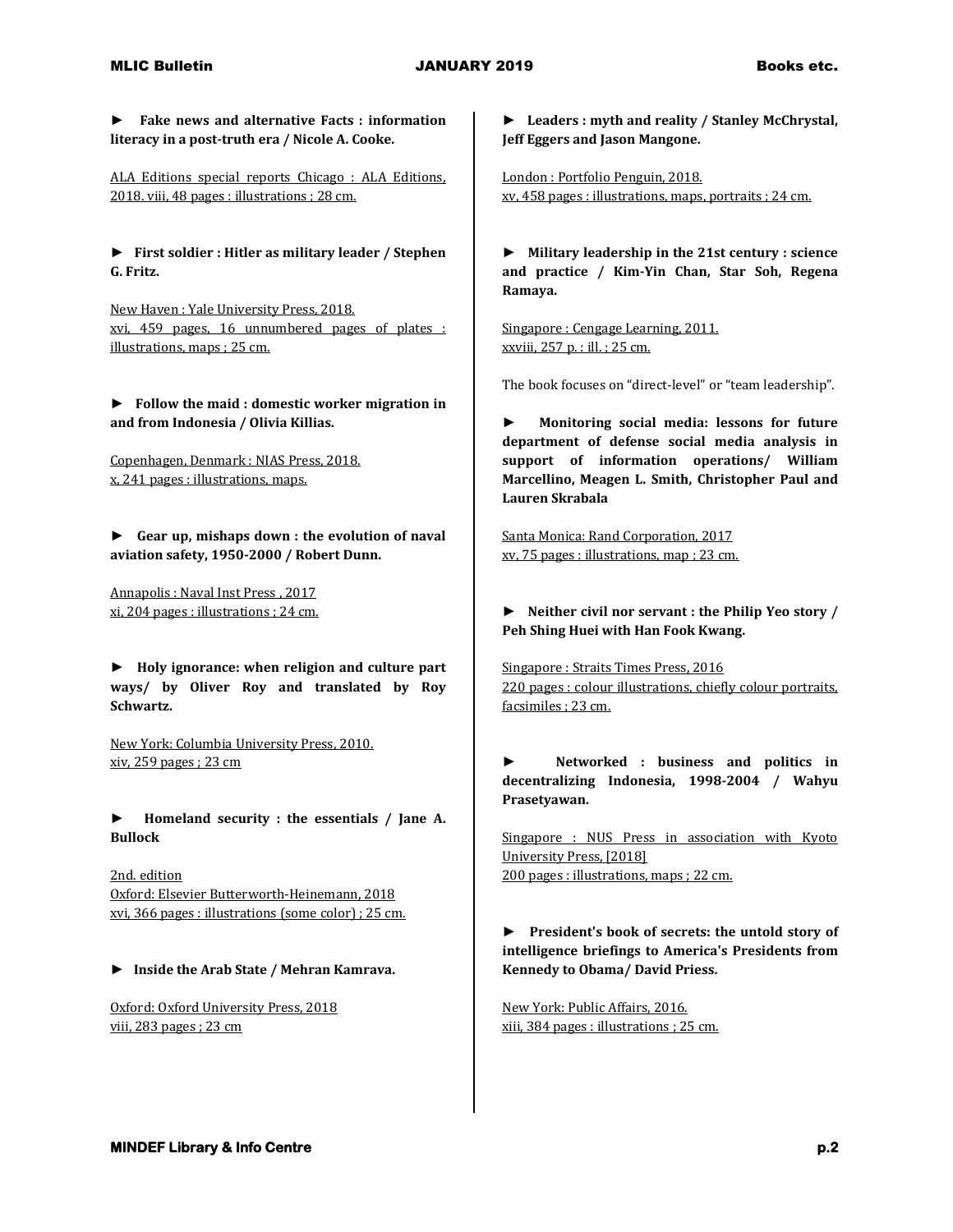**► Rampage : MacArthur, Yamashita, and the battle of Manila / James M. Scott.**

New York : W W Norton , 2018. 635 pages, 16 unnumbered pages of plates : illustrations, maps ; 25 cm.

**► Rebooting Clausewitz : 'On War' in the twentyfirst century / Christopher Coker.**

London : Hurst & Company, 2017. xxiv, 188 pages ; 22 cm.

**► Reflective practice : writing and professional development / Gillie Bolton with Russell Delderfield.**

Fifth edition. Los Angeles : Sage, 2018 xxiii, 269 pages : illustrations ; 25 cm.

Bolton's creative methods have been applied by students and professionals worldwide to achieve a deep, sensitive and critical examination of their practice, to change their feelings about past events, and to learn from each other.

**► Should we let the bomb spread/ Henry D. Sokolski**

India: Alpha Editions, 2017. xix, 216 pages : 23 cm.

**► Some principles of maritime strategy / Julian Stafford Corbett.**

Annapolis, Md: Alpha edition, 2017 508 pages

**► Testimonies of Indian soldiers and the two world wars : between self and sepoy / Gajendra Singh.**

London : Bloomsbury , 2014. ix, 295 pages : illustrations ; 24 cm.

**► The critically reflective practitioner / Sue Thompson and Neil Thompson.**

Second edition. London : Palgrave Macmillan, 2018. xiii, 171 pages : illustrations (black and white) ; 24 cm.

Reflective practice is a widely-used concept across social work, nursing and other professions. This integrative text covers the field of reflective practice in terms of both the theory and the challenges of how to actually do it.

**► The Israel-Palestine conflict: contested histories/ Neil Caplan.**

Malden, MA : Wiley-Blackwell, 2010. xiv, 317 p. : ill., maps ; 24 cm.

**► The landmark Thucydides a comprehensive guide to the Peloponnesian War / edited by Robert B. Strassler ; introduction by Victor Davis Hanson.**

New York : Free Press , 1996 xxxiii, 711 p. :

**► The legislated types of Jihaad and the deviation of extremists/ Saalih Ibn Fawzaan Al-Fawzaan.**

Toronto: Troid Publications, 2013. viii, 88 pages; 23 cm.

**► The rise and fall of nations : forces of change in the post-crisis world / Ruchir Sharma.**

New York : W.W. Norton & Company, 2016 xii, 466 pages : maps ; 25 cm.

A reevaluation of economics as a practical art form distills economics into ten succinct rules while discussing how to recognize political, economic, and social changes that affect everyday life.

**► Understanding naval warfare / Ian Speller. Second edition.**

London ; New York, NY : Routledge/Taylor & Francis Group, 2019. xv, 237 pages : illustrations ; 25 cm.